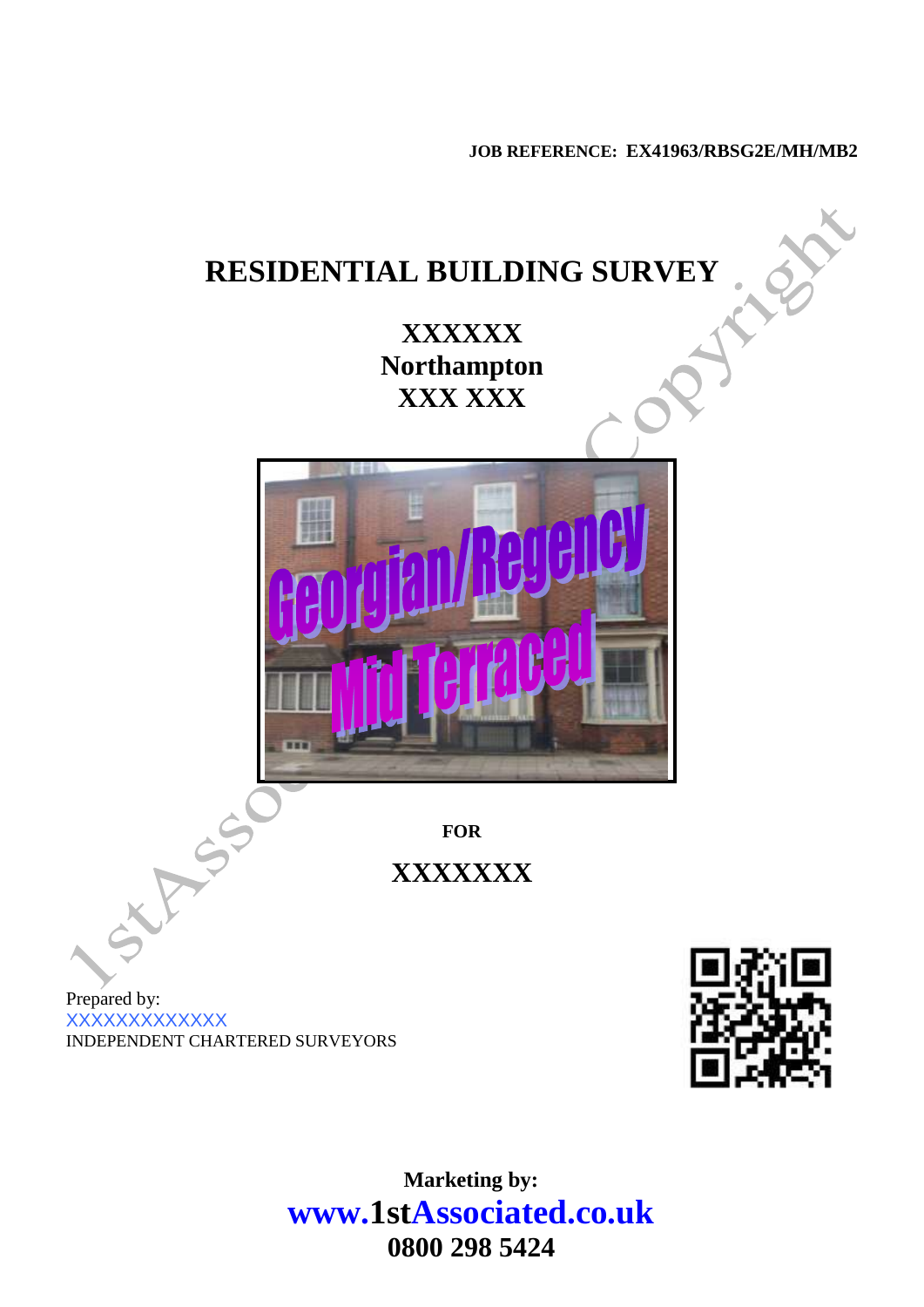#### **CONTENTS**

EXECUTIVE SUMMARY

**APPENDICES**

LIMITATIONS

ELECTRICAL REGULATIONS

GENERAL INFORMATION ON THE PROPERTY MARKET



**www.1stAssociated.co.uk 0800 298 5424**

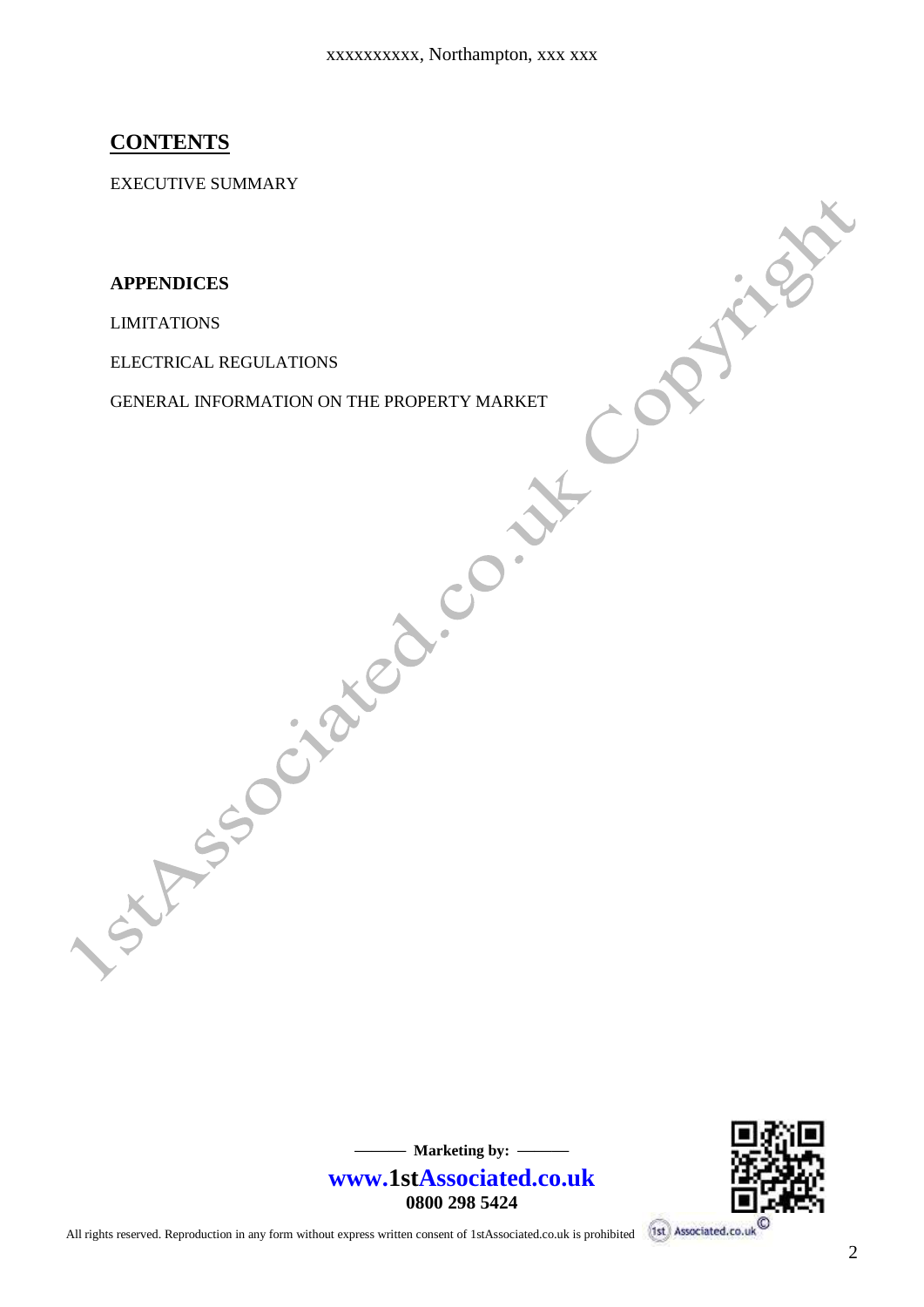# EXECUTIVE SUMMARY



Summaries are not ideal as they try to précis often quite complex subjects into a few paragraphs. This is particularly so in a summary about someone's future home when we are trying to second-guess what their priorities are, so it is important the Report is read in full.

It is inevitable with a report on a building of this nature that some of the issues we have focussed in on you may dismiss as irrelevant and some of the areas that we have decided are part of the 'character' of this property you may think are very important. We have taken in the region of 250 photographs during the course of this survey and many pages of notes, so if an issue has not been discussed that you are interested in or concerned about, please phone and talk to us before you purchase the property (or indeed commit to purchasing the property), as we will more than likely have noted it and be able to comment upon it; if we have not we will happily go back.

We have divided the Executive Summary into 'The Good', 'The Bad' and 'The Ugly', to help distinguish what in our mind are the main issues.

Once you have read the Report we would recommend that you revisit the property to review your thoughts on the building in light of the comments we have made in this survey.

# **The Good**

*Survey reports often are full of only the faults and general 'doom and gloom', so we thought we would start with some positive comments on the property!*

- 1) Older properties typically have more space than newer properties, both in the actual size of the rooms and the height of the rooms.
	- The property is listed and has some of the original features left, which add to the overall character of the property.

**——— Marketing by: —— www.1stAssociated.co.uk 0800 298 5424**

We are sure you can think of other things to add to this list.

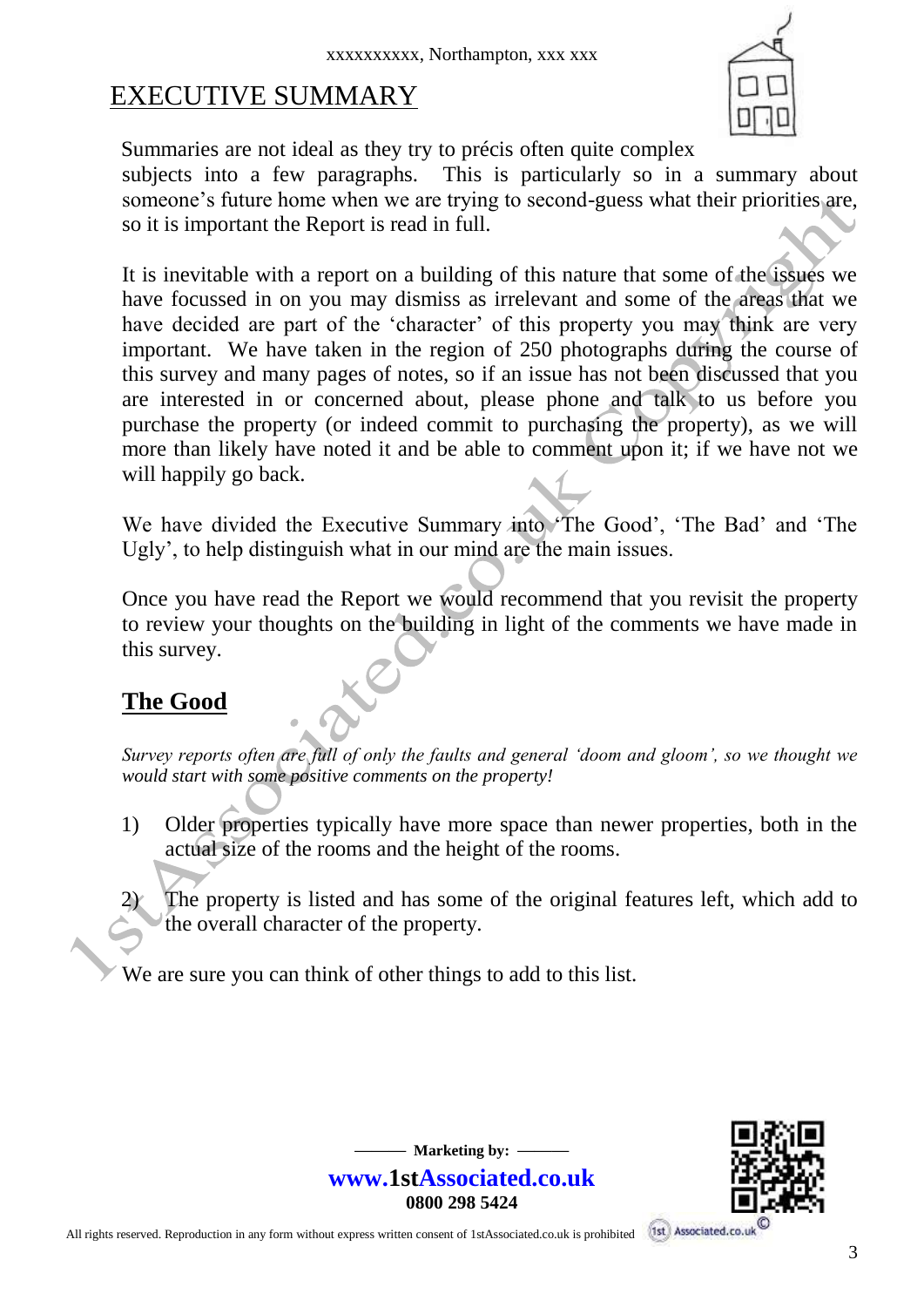#### **The Bad**

*Problems / issues raised in the 'bad' section are usually solvable, but often need negotiation upon. However, a large number of them may sometimes put us off the property.* 

#### **1.0) Upstand - high level work**

There is a step in the roof which needs repair. We spoke to the owners about this who advised they thought it was next doors cost. We knocked on the neighbour's door at the time of the survey to discuss this however there was no response. The work certainly needs doing, we would have said it is a shared cost as it is on what is known as the party wall which is a shared element of the property.



Step in roof viewed from rear window

Party Structures Defined - Party Wall Act Etc. 1996

A structure that both parties enjoy the use of or benefit from. An example of this would be where both parties gain support from a wall or utilise a chimney or chimneys. Any work to party structures, such as party walls or party chimney stacks, requires agreement under the Party Wall Act. We would be more than happy to offer you help and advice in this matter.



Close up

**ACTION REQUIRED:** Before you commit to purchase the property speak to next door right hand side and check and confirm their view with regard to the roof repair as ultimately it will affect both of you.

**ANTICIPATED COST:** This is high level work therefore will need scaffolding to access it. We would anticipate the work to cost in the region of a few hundred pounds and the scaffolding to be in the region of a thousand pounds; please obtain quotations.

> $-$  Marketing by:  $$ **www.1stAssociated.co.uk 0800 298 5424**

Please see the Roof Coverings Section of this Report.

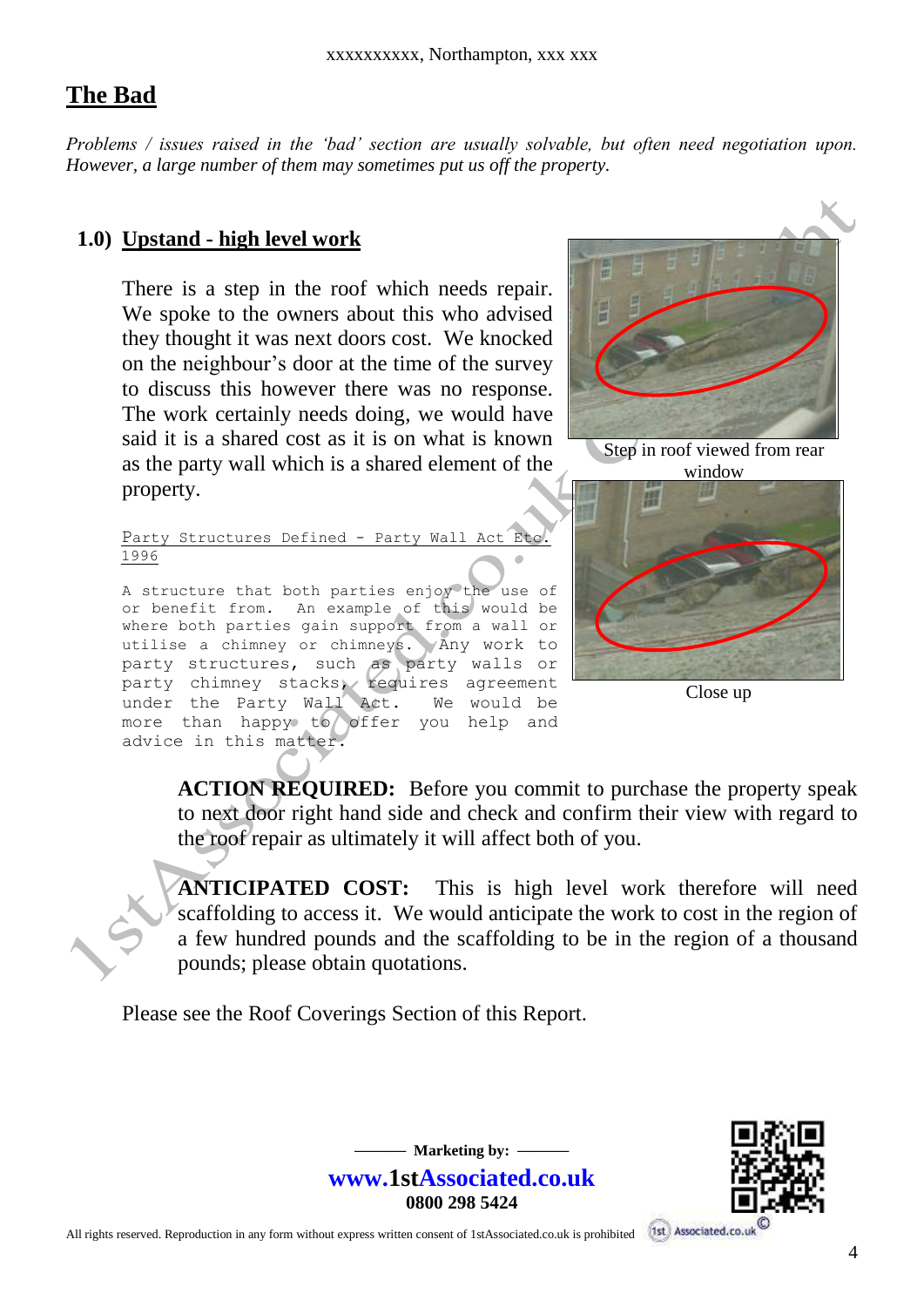#### **2.0) Slate roof and tingles – high level work**

The roof is clad with a slate; some of these slates look to be suffering. It looks like the nails are starting to rust from a phenomenon known as nail sickness. Generally, it is the nails that are the weakest part of a slate roof where they rust away over the years. Unfortunately, we have no way of seeing the underside of the slates as the roof access areas are lined and there was a room formed within the roof. We can however see that lead tingles have been used. Lead tingles are used where the nails have rusted away as it is very difficult to replace individual slates and costly on a high level roof such as this.



**ACTION REQUIRED:** We would look at doing one lot of high level work which includes the upstand mentioned earlier and also slate repairs and also check the dormer roofs which we could not see properly.

Please see the Roof Coverings Section of this Report.

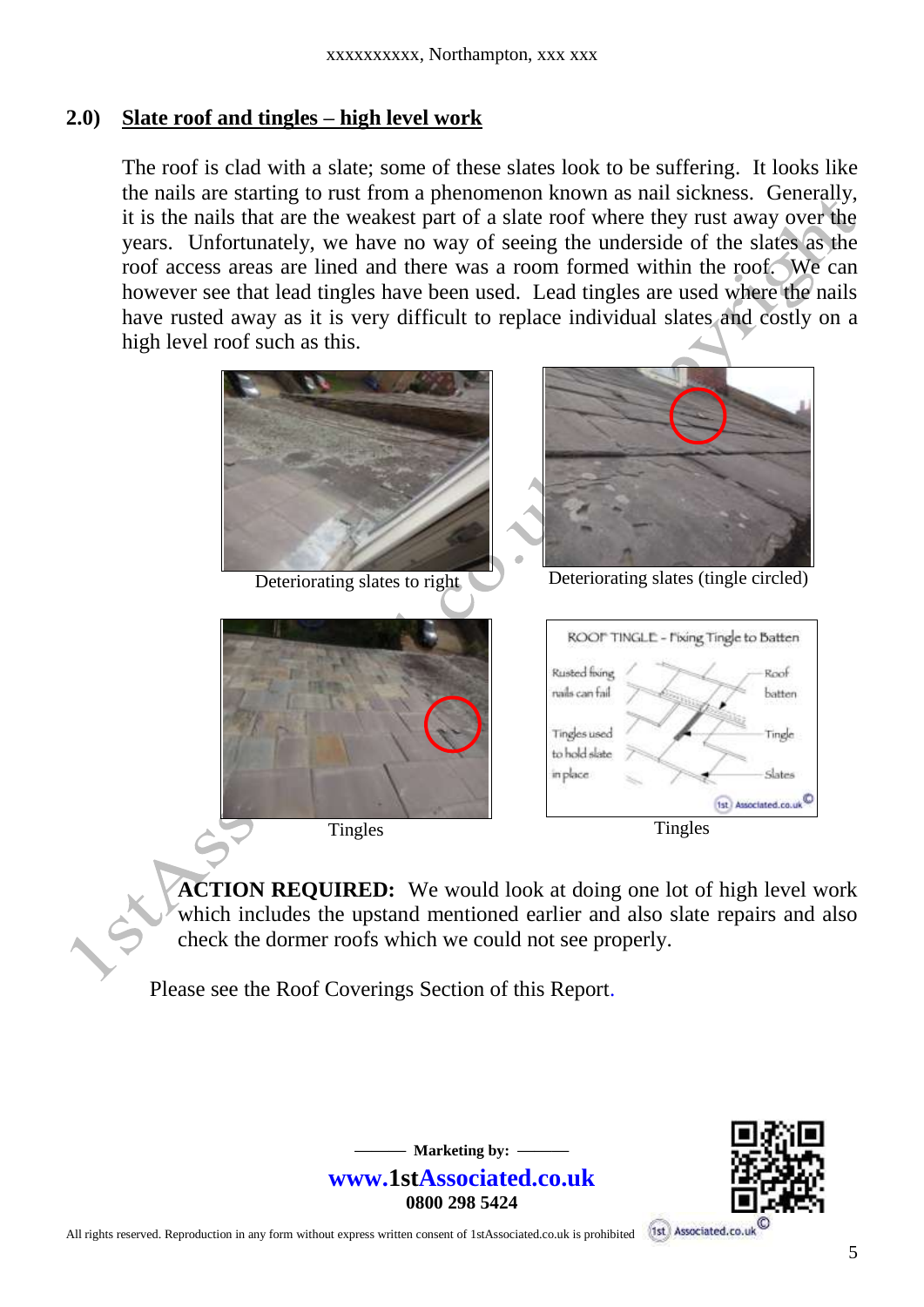#### **3.0) Pattern staining around metal windows**

There is a mixture of timber windows and metal windows. We noted staining around some of the windows. We spoke to the owners about the staining around the metal windows to the rear and they advised that they thought they were leaks from when the windows were first carried out and no longer leaked.

We were wondering whether this could also be condensation as this often occurs with metal



Staining to windows

windows particularly where there is a mixture of different types of windows (in this case timber and metal) particularly with a modern central heating system which has made the property far warmer than it ever was originally with coal fires.

**ACTION REQUIRED:** You need to ensure there is a balance between heating, coolness and air movement and ventilation in the property to minimise condensation. However, we have been involved with some properties where there has been particularly bad condensation and the way you live in the property will be different to the way the existing owners live in the property so this condensation may appear.

Please see the Windows and Doors Section of this Report.

#### **4.0) Lime mortar and cement mortar**

With older properties, you will hear a lot about the use of lime mortar and cement mortar. We tend to find a lot of properties that have been wrongly repointed in a cement mortar however the idea behind lime mortar is now better understood and generally listed properties are moving towards lime mortar. We can see in this property that there have been some cement repairs to the outside of the property. This causes a smothering effect of the property so it cannot breathe and let



Cement repair

the dampness out. Over time you need to replace the cement mortar.

**——— Marketing by: —— www.1stAssociated.co.uk 0800 298 5424**

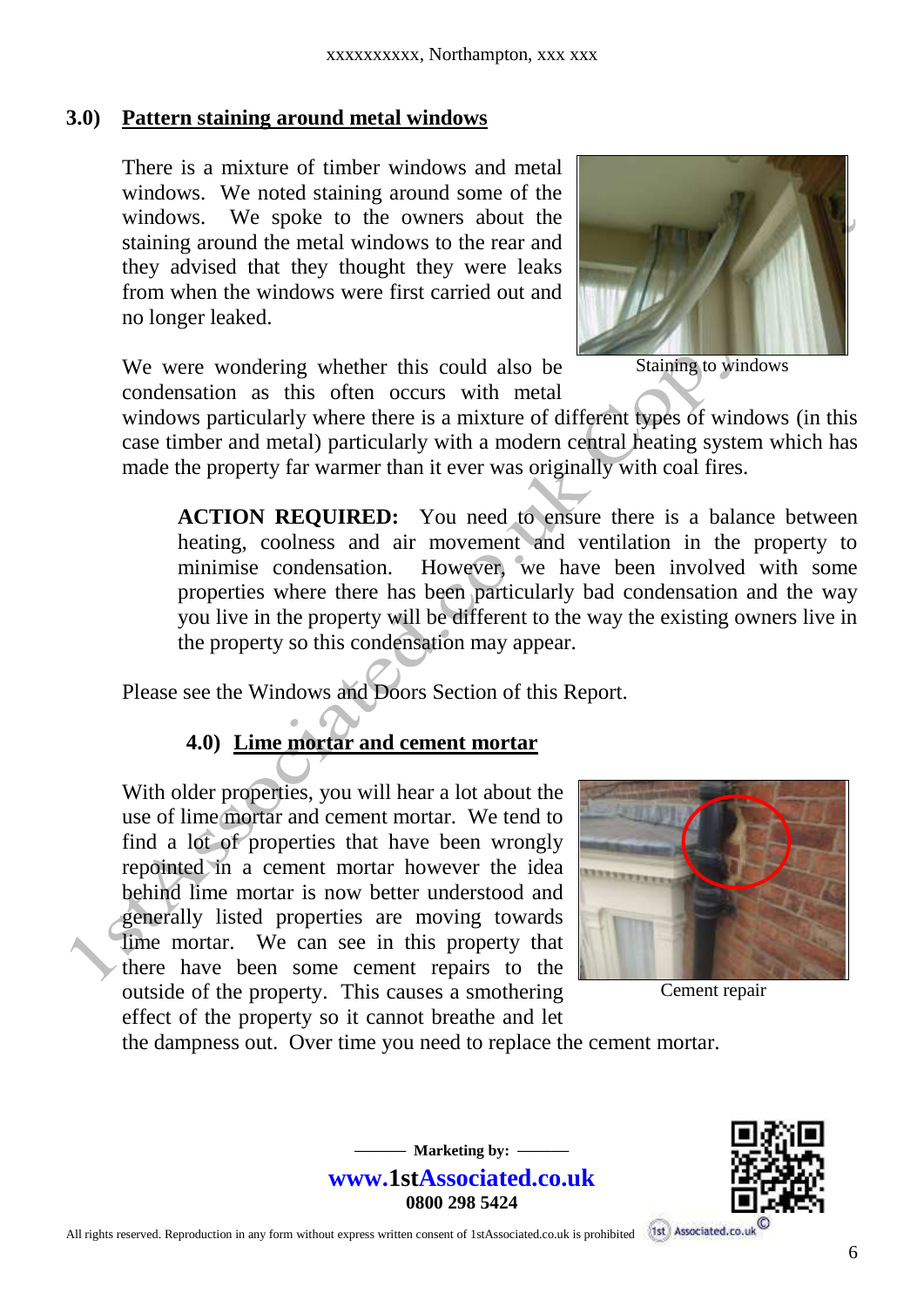To the rear of the property there is a large area of painted render which looks like it has been finished in a harder cement mortar. We could also see cracking in it and what looks like cement mortar repairs as well. We would prefer a bell mouth detail here.



Having said all of this, in the 1960's it was very common to use cement mortar everywhere and it is only in recent years, perhaps the last ten to thirty years, that there has been an understanding of the need for lime mortars.

> $-$  Marketing by:  $$ **www.1stAssociated.co.uk 0800 298 5424**

**ACTION REQUIRED:** Interestingly, if you look to add drip details on this we would discuss it with the Listed Building Officer before you do it. Although it is a defect it may be considered part of the style of this property.

Note; Our view was limited as we inspected from ground level.

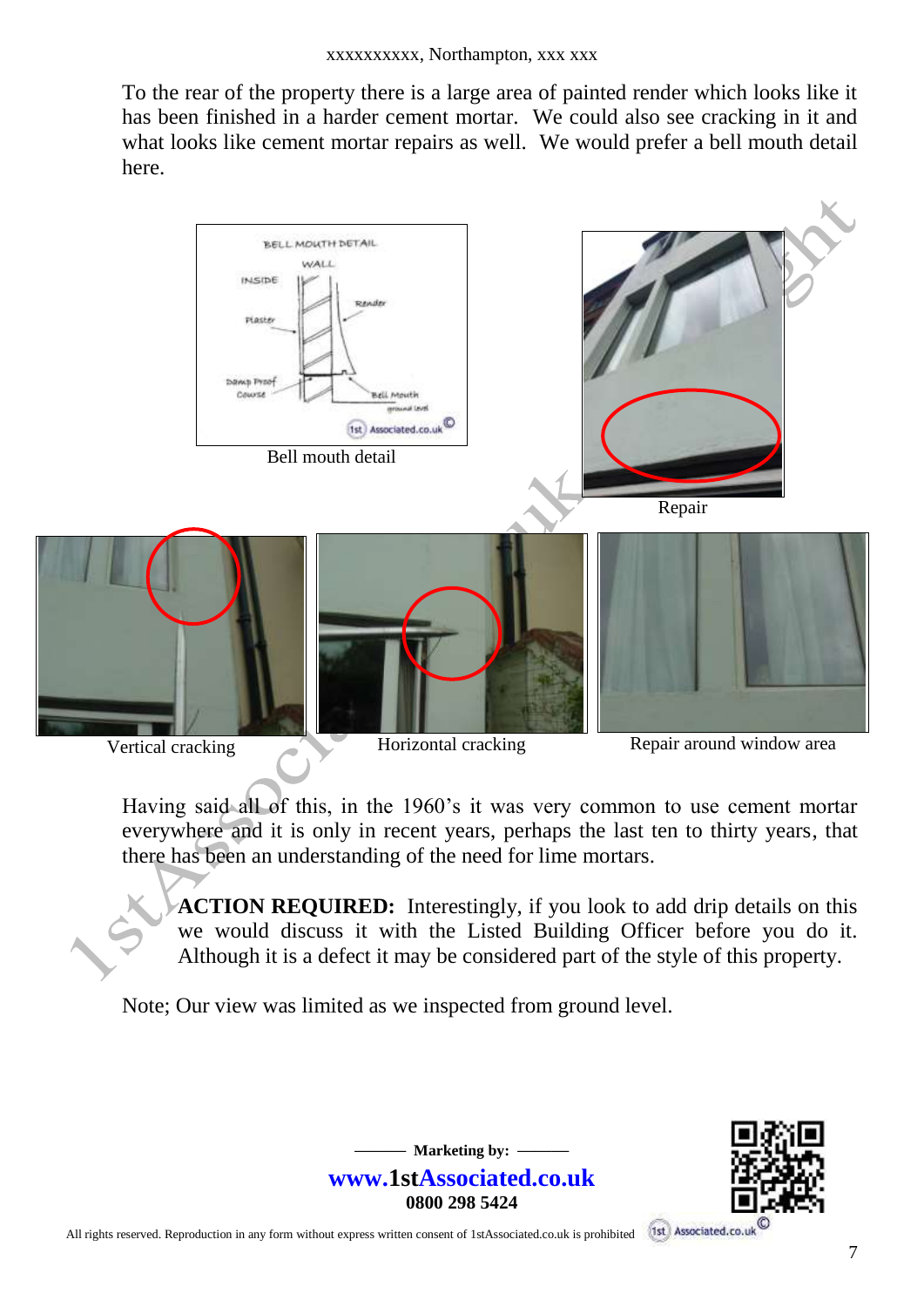#### **5.0) Listed Building alterations without permission**

This is a Grade II listed building and as such there are more onerous requirements on you the owner than on a normal property. In addition to this you also take on the responsibility and liability of anything previous owners have carried out.

There are a fair number of obvious alterations that have been carried out on this property and less obvious ones.

We discussed the re-rendering that was carried out in xxxx. The owners advised the Listed Buildings Officers were not happy and considered it as repair work. We were wondering whether the Listed Buildings Officers were not happy about it as it looked to be a cement based render rather than a lime based render.

There are various alterations that have occurred to the property which we would consider as unofficial, whether this owner did it or previous owners you could still in theory have full liability. We are aware from our question and answer session the following has happened:

- 1) Lower ground floor front room changed to a utility/bathroom area
- 2) Rear room changed to kitchen area
- 3) Associated rear right area changed from toilet to boiler room
- 4) We can also see some fairly modern alterations such as the glass to the front of the property.

**ACTION REQUIRED:** We would

Toilet area changed to boiler room



Glazed window to front not to listed building standard

recommend legal advisors obtain a full list from the present owners as to what they have and have not done and what they consider previous owners have not done. Then arrange an informal 'cup of tea' meeting with the Listed Building Officer and show them the list and ask if they have a photographic record of the property as many local authorities do have. We noted it was originally listed on

> $-$  Marketing by:  $$ **www.1stAssociated.co.uk 0800 298 5424**

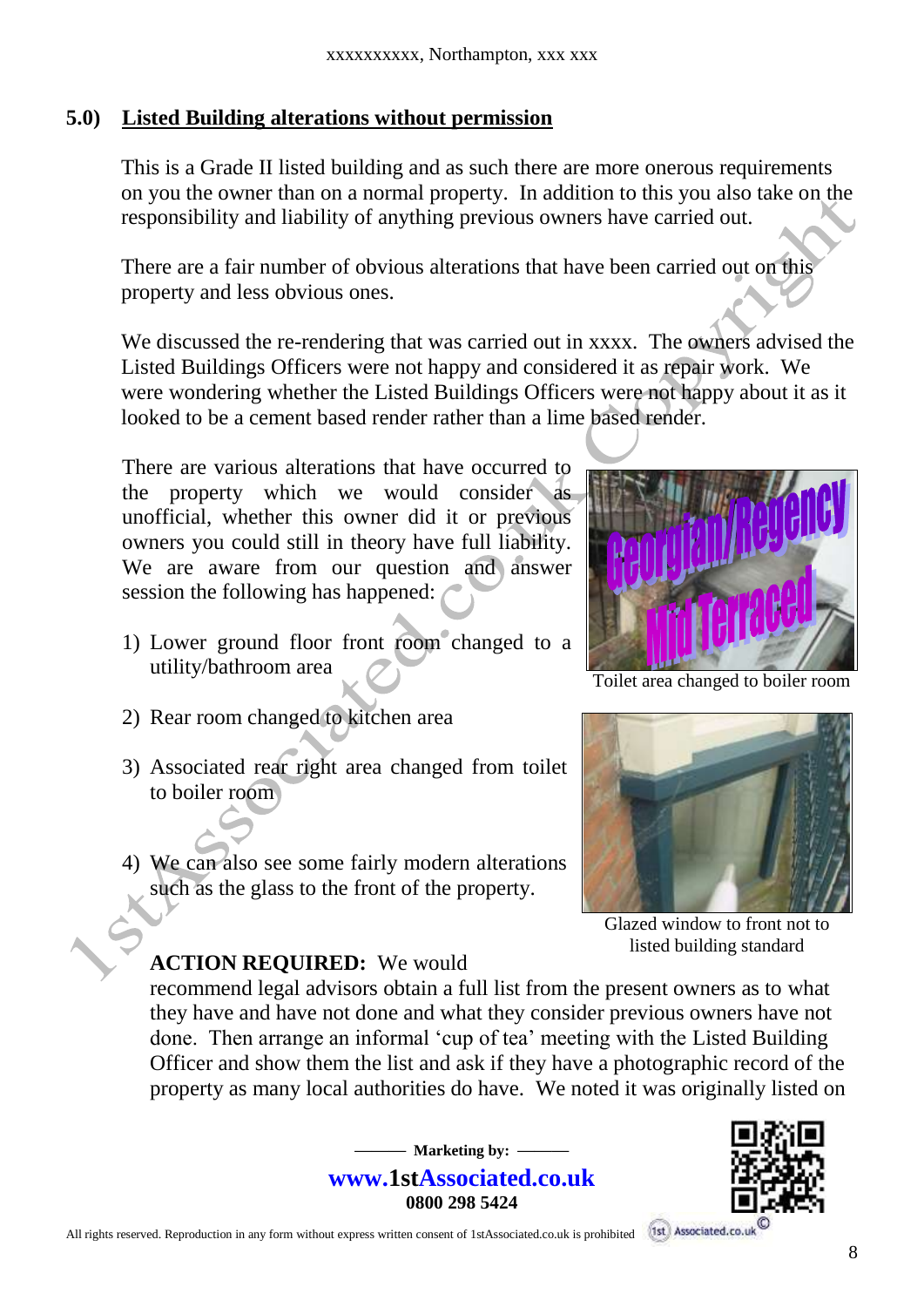xxxxxxxxxxxx and then was amended on xxxxxxxxxxxx so there may well be a good record with the council as to what has and what has not been done.

You should be aware that any amendments that have been carried out without approval become your liability and your risk. This can be insured against by the owners but you do need to establish this before you purchase the property.

#### **6.0) Walls removed and stairs altered**

As with many properties of this age walls have been removed and the stairs have been altered for example today on the ground floor where the beam is you would be required to have a 450mm for it to be supported however the property has obviously stood the test of time.



No return to removed wall

The owner advised the extension and reposition of the staircase was carried out in xxxx.

#### **Limited view**

We would mention that we had a fairly limited view in some ways due to the 300 or so pictures on the walls which may be hiding cracks.

#### **7.0) Top floor room in the roof**

# **7.1) Solar gain, winter heat loss**

In years gone by when rooms were formed in the roof there was next to no insulation meaning that these rooms can be cold during the winter and gain heat during the summer. It really does depend upon what you want to use the room for, it may or may not suit you.

# **7.2) Fire safety**

A modern room in the roof would require various things in relation to fire and escape from fire. One thing we believe is well worth doing is to put in a better fire alarm system that is interlinked to the whole property rather than battery operated smoke detectors.



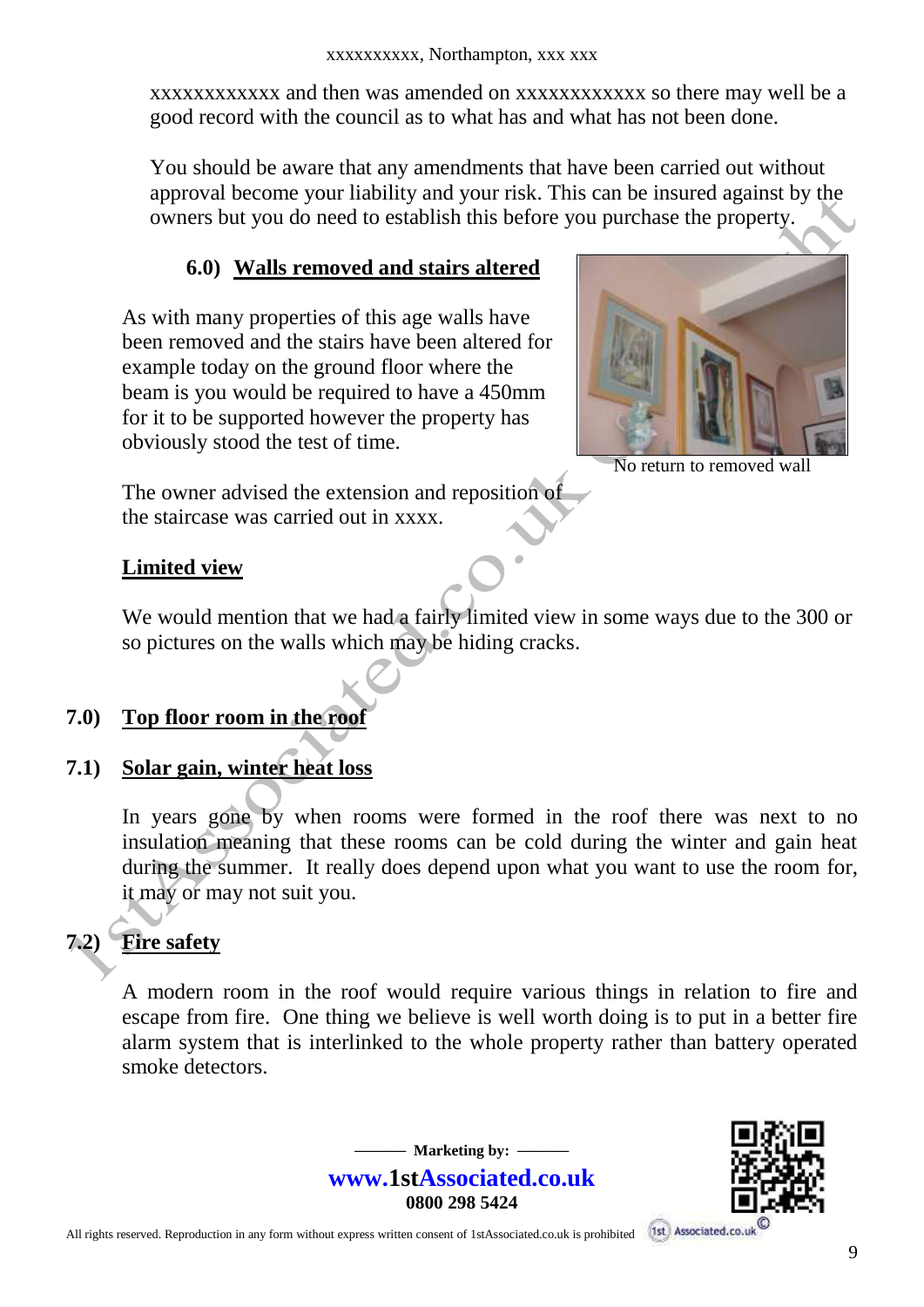**ACTION REQUIRED:** We recommend improving the fire alarms.

#### **8.0) Damp to lower ground floor/basement**

We found some dampness to the lower ground floor as we would expect. Basements were never meant to be dry or as what we would term as habitable rooms. The use of it as a bathroom to the front and a kitchen to the rear is probably ideal. There tends to be problems where these rooms are used for sleeping in.

> **ACTION REQUIRED:** You could add a French drain to the property to try and keep the lower ground floor/basement slightly drier however at the end of the day it is a basement.

Please see the Dampness Section of this Report.

#### **9.0) Rear garden**

#### **9.1) Next doors balcony overlooks your garden**

Next door have an upper ground floor level balcony which is a nice design we believe however it does mean that when they are sitting out in their garden they overlook your garden which may or may not suit you, it certainly would not suit us. You may wish to revisit to check this.

#### **9.2) Garden wall**



Dampness in under road storage area



French drain



Next doors balcony overlooks your garden



**——— Marketing by: —— www.1stAssociated.co.uk 0800 298 5424**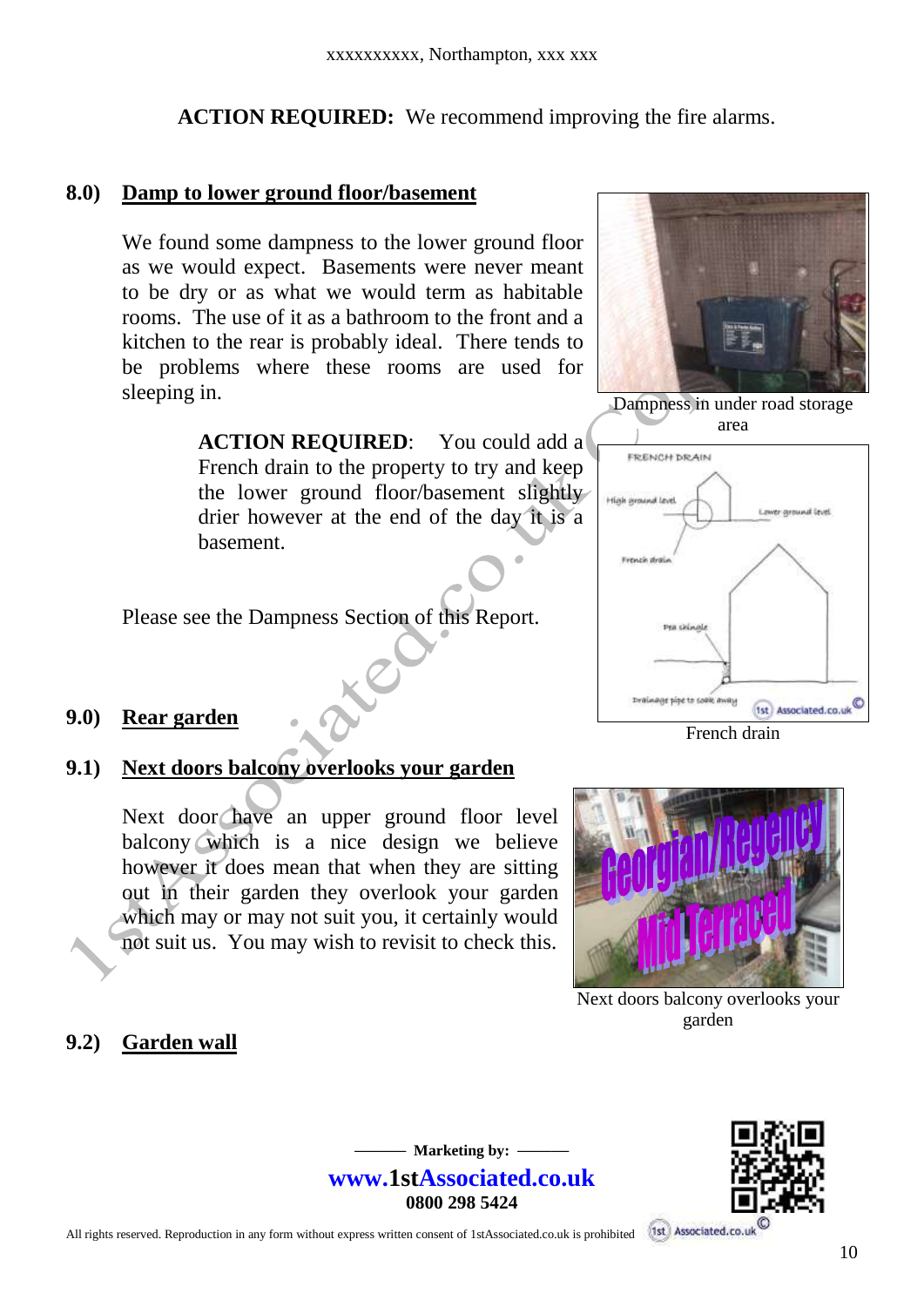The rear garden wall is slightly unsafe and worse for wear. We could see it is built in a red brick which is starting to deteriorate and also some of the capping is not ideal, possibly because of the conifers and trees nearby. We tend to find that garden walls are built without proper foundations.

The photograph also shows where next doors garden wraps around behind yours and there looks to be a table and chairs directly next to your wall which again may not be ideal for privacy.



Garden wall



garden

Spalling brickwork

**ACTION REQUIRED**: With regards to gardens walls you always have to have discussions with regard to who owns what and who does what, etc.

**ANTICIPATED COST:** We recommend you set aside the sum of £500 to £1,000 (five hundred pounds to one thousand pounds) assuming that the adjoining owners will also pay some money.

#### **Services**

#### **10.0) Dated electrics**

The electrics are dated xxxx/xxxxx and we would recommend upgrading.

**ACTION REQUIRED:** We recommend an Institution of Engineering and Technology (IET) test and report to be carried out by an NICEIC registered and approved electrical contractor or equivalent.



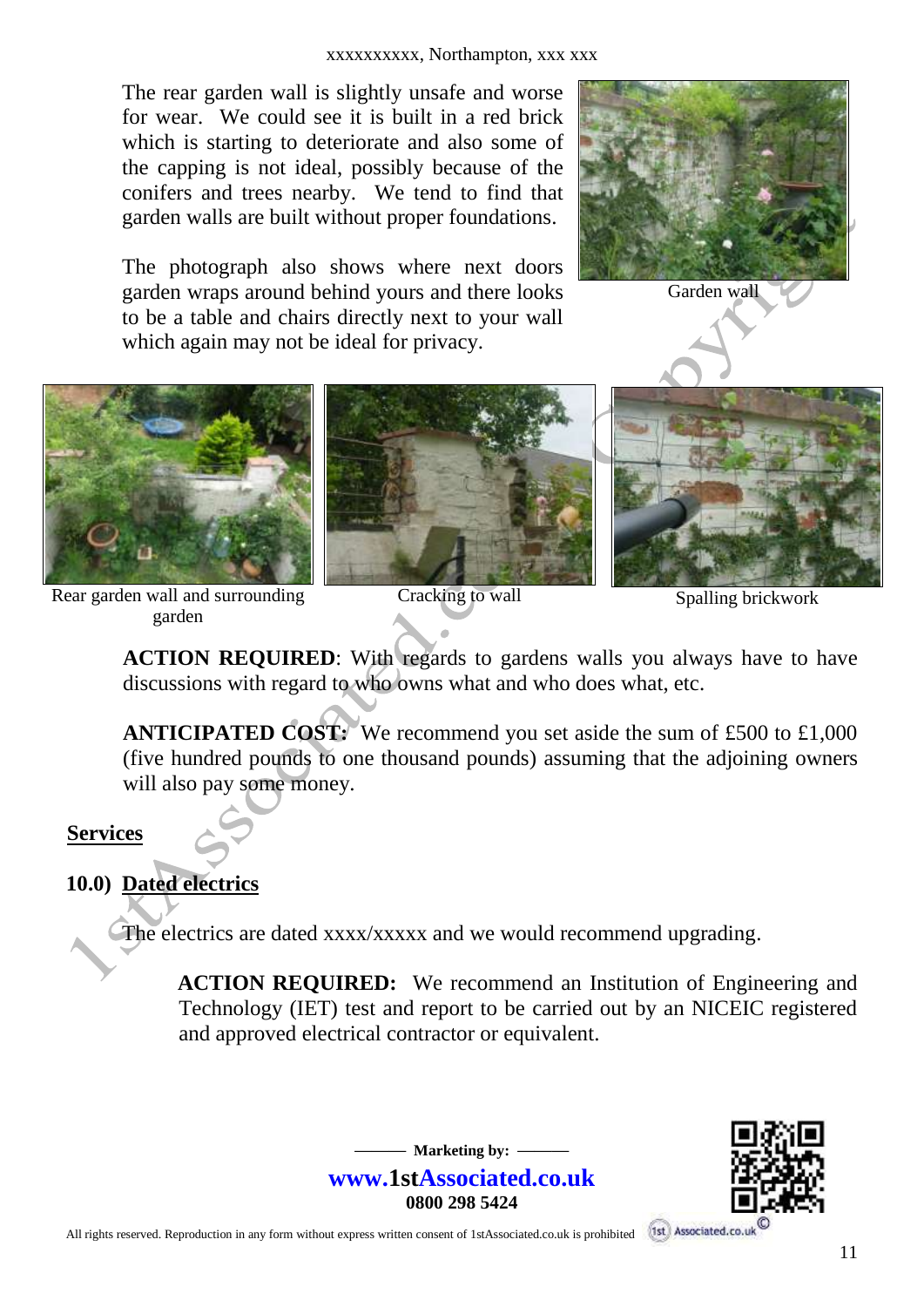**ANTICIPATED COST:** £250 - £500 (two hundred and fifty pounds to five hundred pounds) plus any work recommended; please obtain quotations.

#### **11.0) Heating**

We gave the owners the opportunity to turn the heating on and warm the house up for a ten minute test however unfortunately we could not get any of the radiators warm.



**12.0) Manholes not opened up**

There is a manhole to the front of the property within the basement in the section under the road which is covered with plywood and other stored items.

To the rear the manhole was covered with garden ornaments, etc.

We spoke to the owners about this who advised that in all the years they have been at the property they had only had one blocked drain.

#### Manholes Defined

 $\subset$ 

Access areas which usually fit a man (or woman) into them and are put in where the drains change direction.

> $-$  Marketing by:  $$ **www.1stAssociated.co.uk 0800 298 5424**

**ACTION REQUIRED:** We would be more than happy to return if these areas were opened up and made accessible to us. Alternatively have a closed circuit TV camera report of the drains.

**ANTICIPATED COST:** In the region of £150 to £250 (one hundred and fifty pounds to two hundred and fifty pounds) for a closed circuit TV camera report; quotations required.

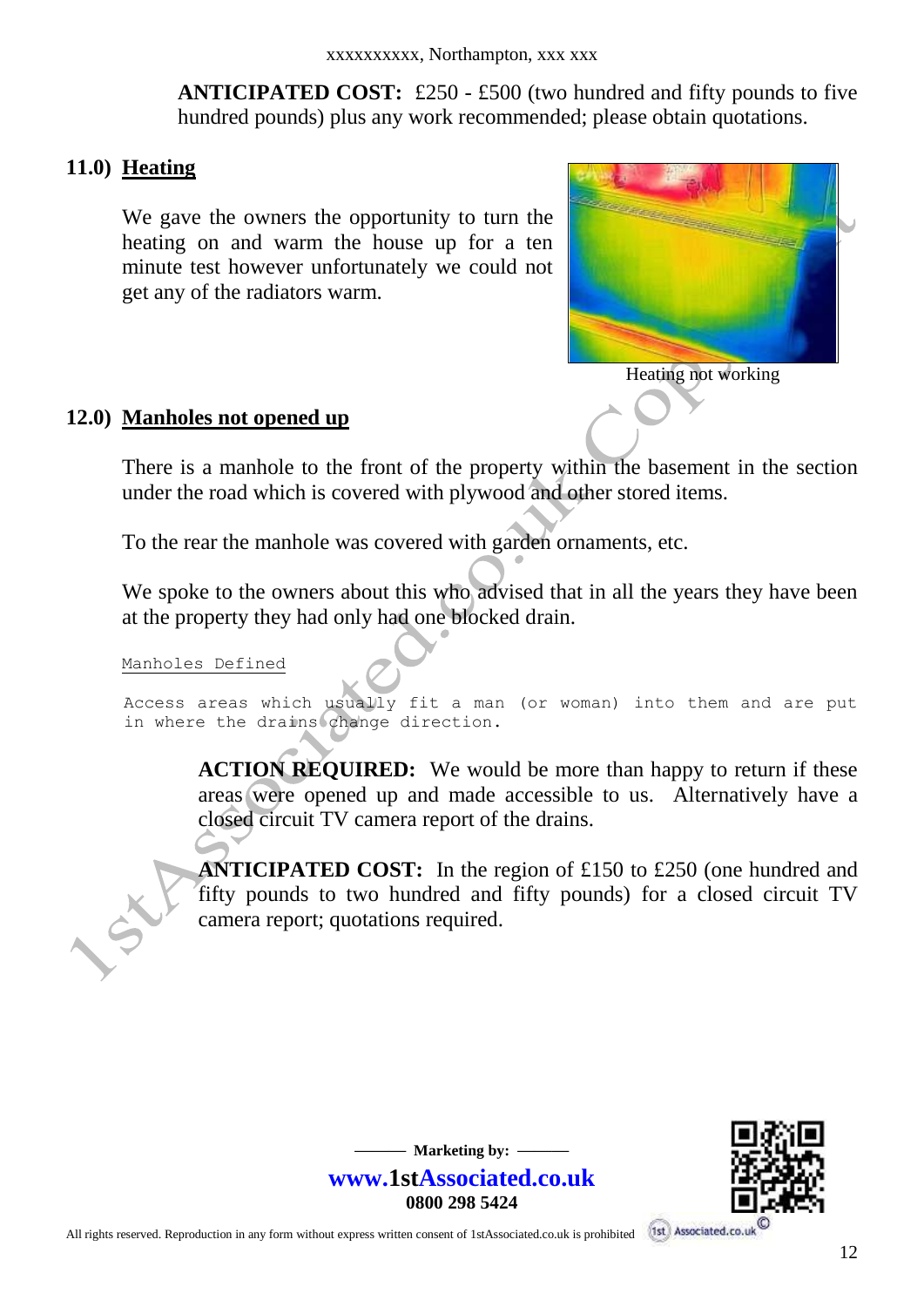#### **13.0) Wells**

More a note rather than a bad thing, we would advise there is a well to the rear of the property. These can develop into areas where structural movement takes place. We are advised that the well is sealed up.

**ACTION REQUIRED:** At some point in the not too distant future we recommend opening up the well and seeing how the sides of it are.

Please see the Services Section of this Report.

#### **The Ugly**

*We normally put here things that we feel will be difficult to resolve and will need serious consideration.*

Characteristics of this type of property

We have found nothing which we feel falls within this section providing you are happy with the characteristics and associated costs of the property which we have mentioned throughout the Report and that you are happy to carry out the work, investigations and ongoing maintenance that we have recommended.

It is very difficult advising people on listed properties, particularly if they have not lived in them before, and we would term them as being both more desirable and more risky than a typical property.

> **——— Marketing by: —— www.1stAssociated.co.uk 0800 298 5424**

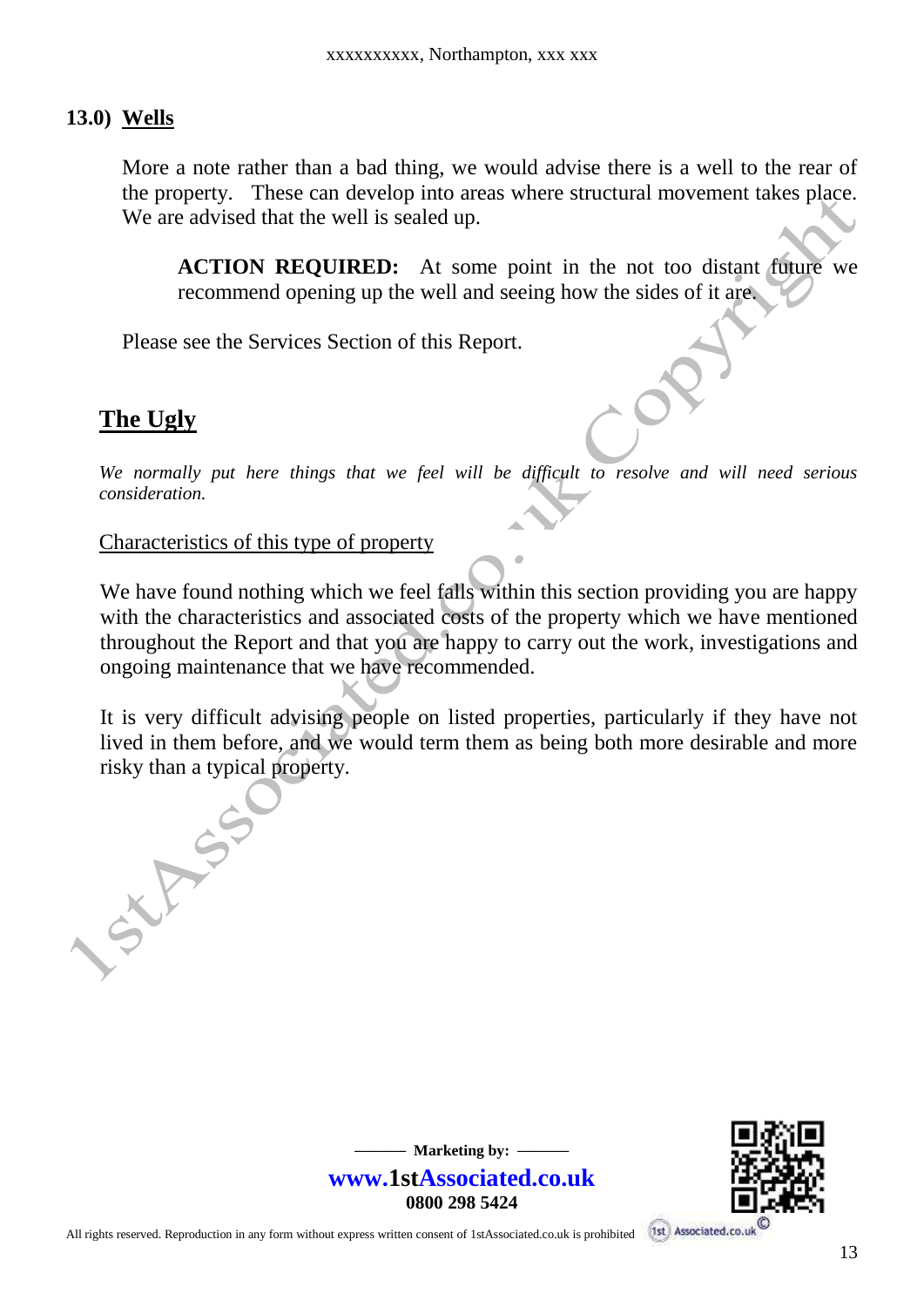### **Other Items**

Moving on to more general information.

#### **Maintenance**

It should be appreciated that defects which would normally be highlighted in a modern property, effectively form part of an older property's overall character and style. Such defects are considered acceptable and may not have been specifically referred to as defects within the context of this Report.

This type of property will require ongoing maintenance and repair and a budget for such work must be allowed to ensure it is maintained in good condition. This will prevent undue and unnecessary deterioration. In this case we believe there has been a lack of maintenance to the property.

#### **Getting to know more about older properties - SPAB course**

We would recommend that you go on a Society for Protection of Ancient Buildings (SPAB) weekend course on looking after and maintaining older properties. Even if you do not intend to carry out the work yourself it does give you a far better idea of what work should be carried out. The website for this is www.SPAB.org.

#### **Services**

Whilst we have carried out a visual inspection only of the services within the property we would always recommend you have your own specific testing for each of the services. We also need to advise you of the following:

#### **Electrics**

The fuse board was located in the utility room/shower room on the lower ground floor. The Institution of Engineering and Technology (IET) recommend a test and report whenever a property changes occupancy. This should be carried out by an NICEIC registered and approved electrical contractor or equivalent.

> **—** Marketing by:  $$ **www.1stAssociated.co.uk 0800 298 5424**

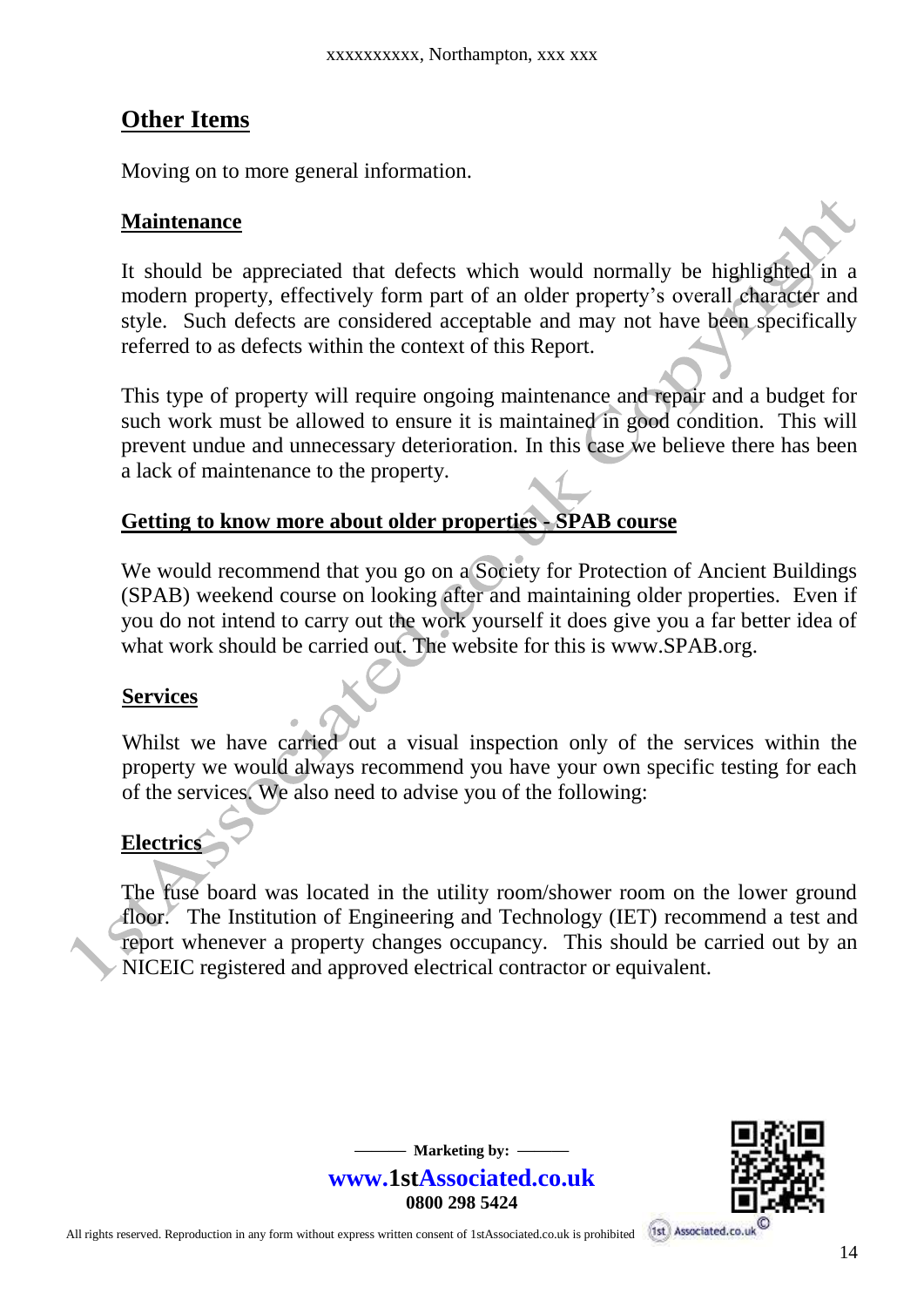#### **Heating**

There is a Baxi boiler located in the kitchen. We are advised the boiler was installed in xxxx. We would recommend that the system be tested and overhauled before exchange of contracts and that a regular maintenance contract is placed with an approved heating engineer.

#### **Drainage**

We were unable to open either of the two manholes.

In older properties, such as this, drainage was often push fitted together rather than bonded together which means that they may leak over the years. Whilst we ran the tap for 15 minutes without any build up or blockages the only way to be 100% certain of the condition of the drains is to have a closed circuit TV camera report.



#### **Water Supply**

There is danger in older properties of having a lead water supply; we would recommend that you speak to the water company to ask them if they have carried out such replacement, as you will be re-piping much of the water used in the building it gives an ideal opportunity to also check for any remaining lead pipes.

**ACTION REQUIRED:** We would reiterate that we recommend with regard to all services that you have an independent check by a specialist contractor.

#### **DIY/Handyman Type Work**

There are numerous other items that we would class as DIY or handyman type work such as redecorating to turn the property into your home. We have detailed these and other issues within the main body of the Report.

> $-$  Marketing by:  $$ **www.1stAssociated.co.uk 0800 298 5424**

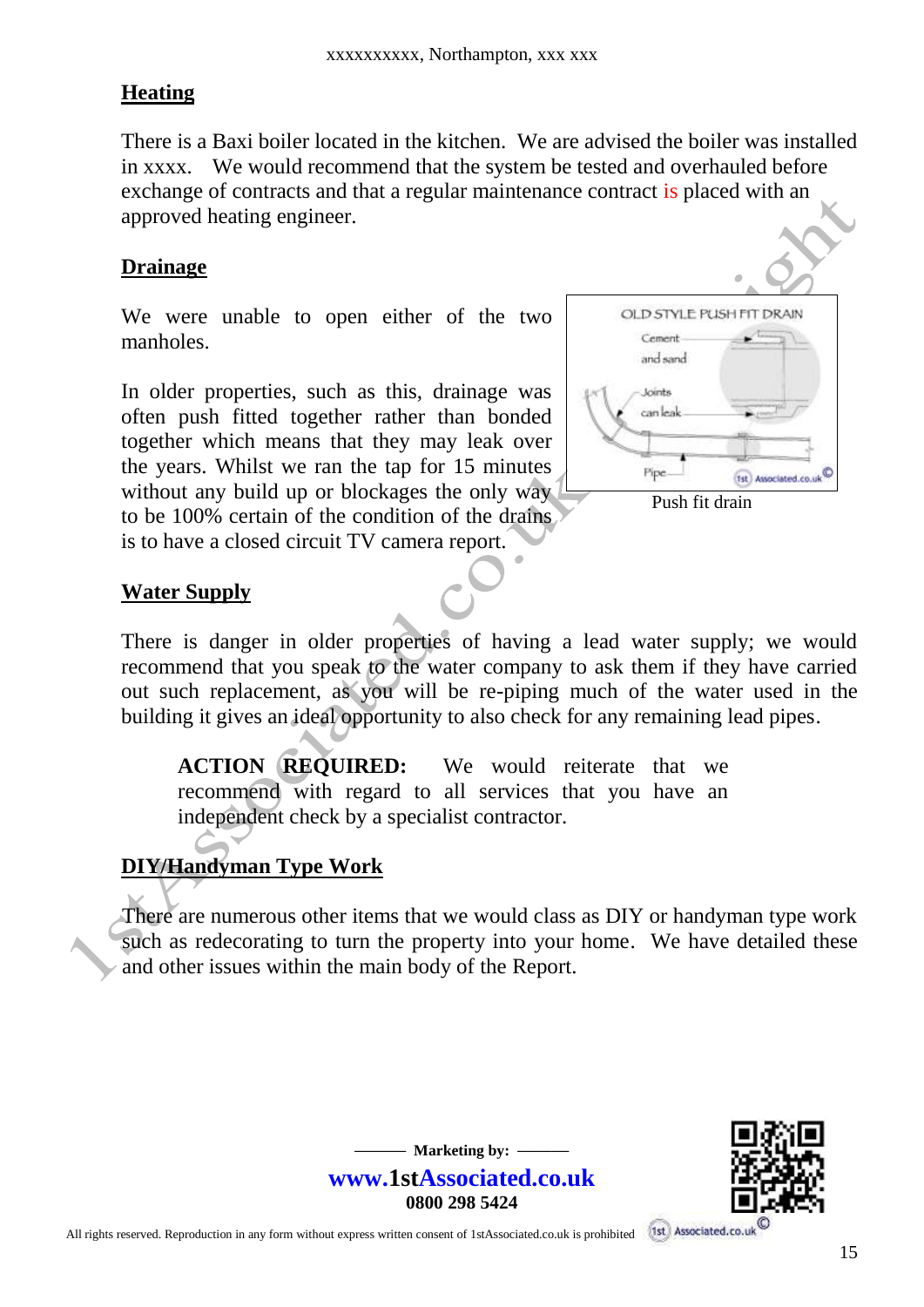#### **Purchase Price**

We have not been asked to comment upon the purchase price in this instance, we have however referred you to sources of general information on the housing market within the Information on the Property Market Section, which can be found in the Appendices at the end of the Report.

#### **Every Business Transaction has a Risk**

Every business transaction has a risk, only you can assess whether that risk is acceptable to you and your circumstances. You should now read the main body of the Report paying particular attention to any "**ACTION REQUIRED**" points.

#### **Estimates of Building Costs**

Where we have offered an estimate of building costs please remember we are not experts in this area. We always recommend you obtain quotations for the large jobs before purchasing the property (preferably three quotes). The cost of building work has many variables such as the cost of labour and estimates can of course vary from area to area when giving a general indication of costs. For unskilled labour, we currently use between £75 and £125 (seventy five pounds and one hundred and twenty five pounds) per day (the higher costs in the city areas) and for tradesmen we use between £100 and £200 (one hundred pounds and two hundred pounds) per day for an accredited, qualified, skilled tradesman. Other variations include the quality of materials used and how the work is carried out, for example off ladders or from scaffold.

If you obtain builders estimates that vary widely, we would advise the work is probably difficult or open to various interpretations and we would recommend a specification is prepared. It would usually be best to have work supervised if it is complex, both of which we can do if so required.

> **—** Marketing by:  $$ **www.1stAssociated.co.uk 0800 298 5424**

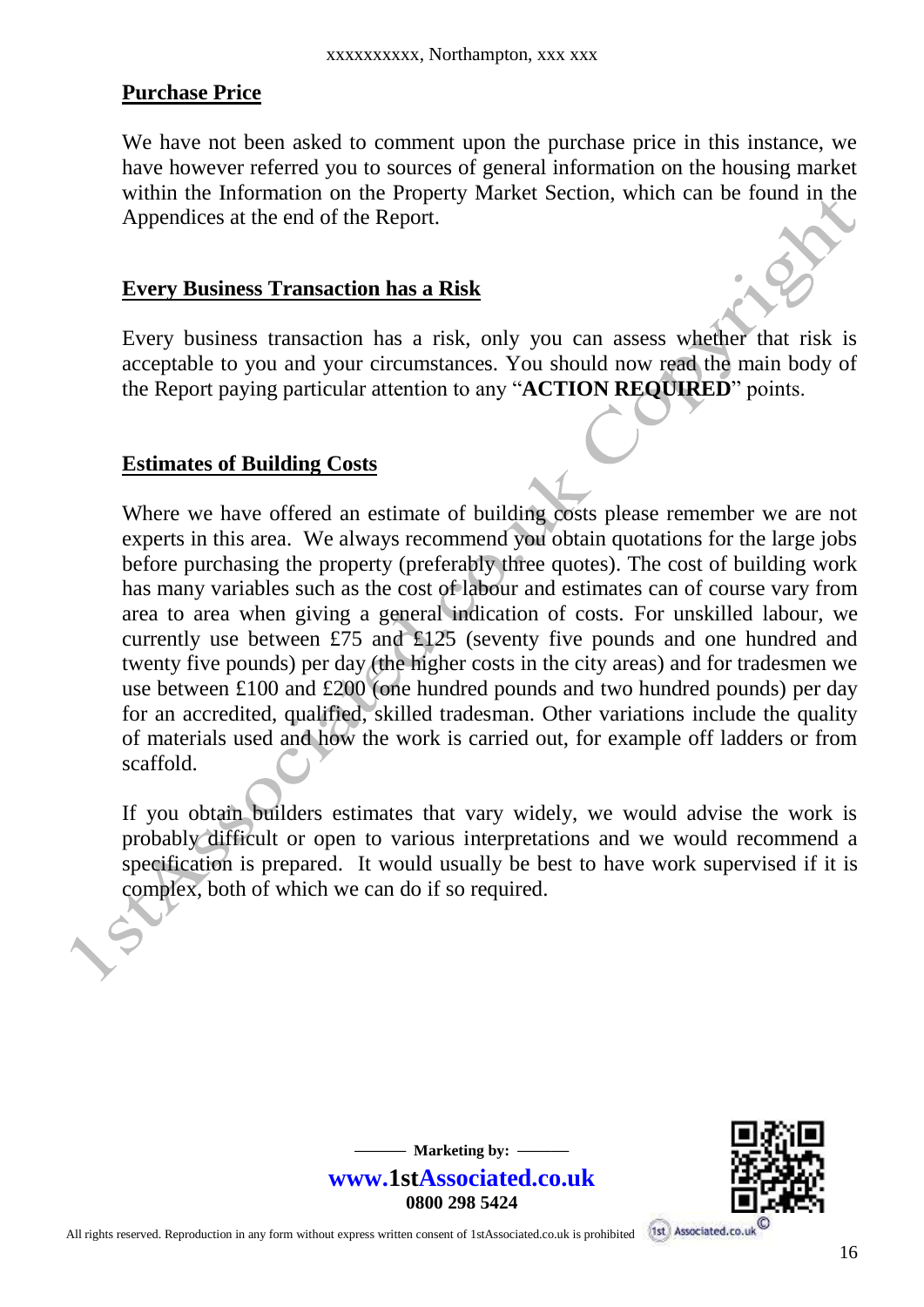# **APPENDICES**

- 1. Limitations.
- 2. The electrical regulations Part P of the Building Regulations
- 3. Information on the Property Market



CAPINES

All rights reserved. Reproduction in any form without express written consent of 1stAssociated.co.uk is prohibited

**—** Marketing by:  $-\frac{1}{2}$ 

**0800 298 5424**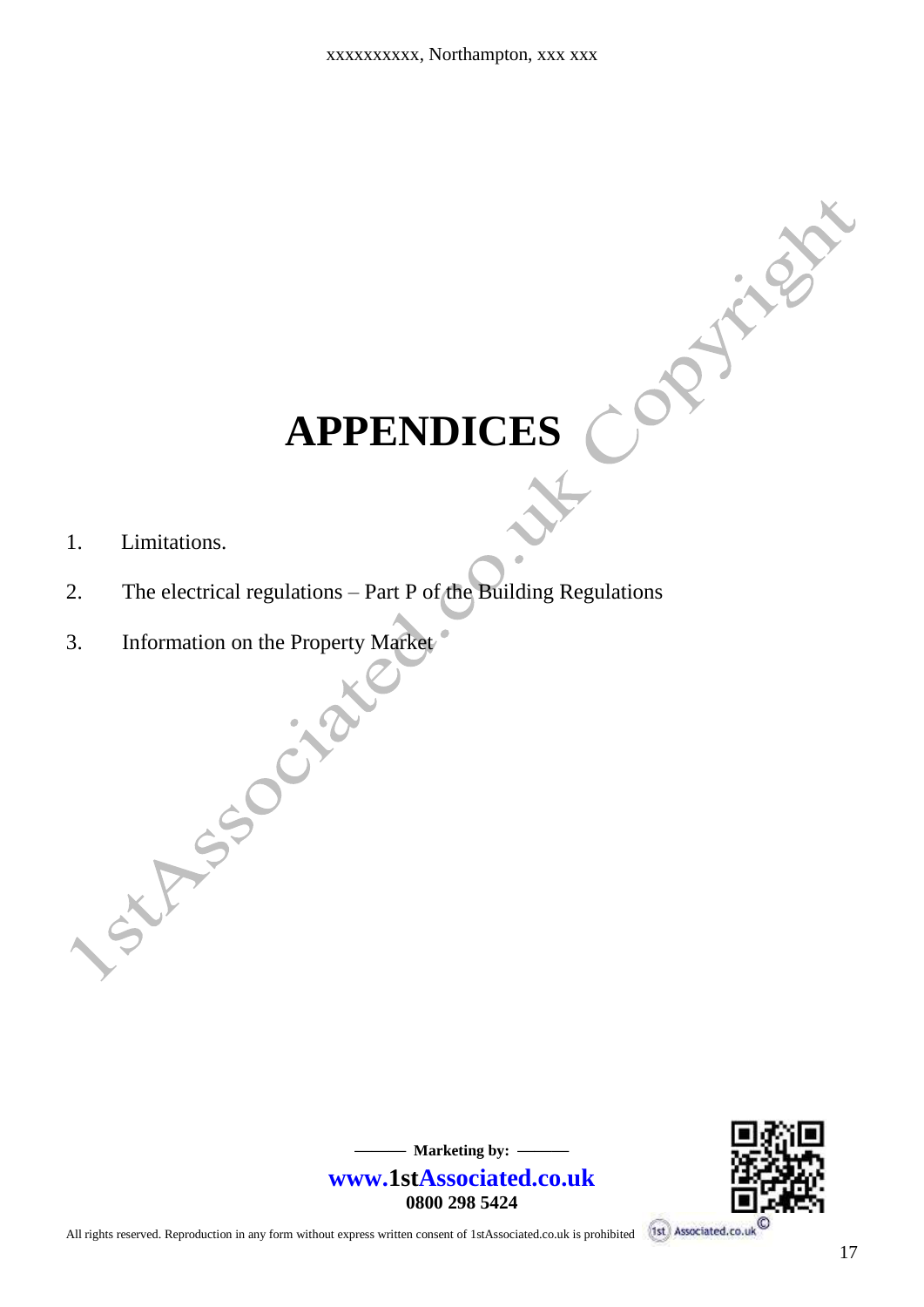# **LIMITATIONS**

Our limitations are as the agreed Terms and Conditions of Engagement.

#### **CONDITIONS OF ENGAGEMENT**

The Report has been prepared in accordance with our Conditions of Engagement dated xxxxxxx and should be regarded as a comment on the overall condition of the property and the quality of its structure and not as an inventory of every single defect. It relates to those parts of the property that were reasonably and safely accessible at the time of the inspection, but you should be aware that defects can subsequently develop particularly if you do not follow the recommendations.

#### **ENGLISH LAW**

We would remind you that this Report should not be published or reproduced in any way without the surveyor's expressed permission and is governed by English Law and any dispute arising there from shall be adjudicated upon only by the English Courts.

#### **SOLE USE**

This Report is for the sole use of the named Client and is confidential to the Client and his professional advisors. Any other persons rely on the Report at their own risk.

# **APPROVALS/GUARANTEES**

Where work has been carried out to the property in the past, the surveyor cannot guarantee that this work has been carried out in accordance with manufacturers' recommendations, British/European Standards and Codes of Practice, Agreement Certificates and statutory regulations.

# **ONLY HUMAN!**

Although we are pointing out the obvious, our Surveyors obviously can't see through walls, floors, heavy furniture, fixed kitchen units etc. they have therefore made their best assumptions in these areas.

> $-$  Marketing by:  $$ **www.1stAssociated.co.uk 0800 298 5424**

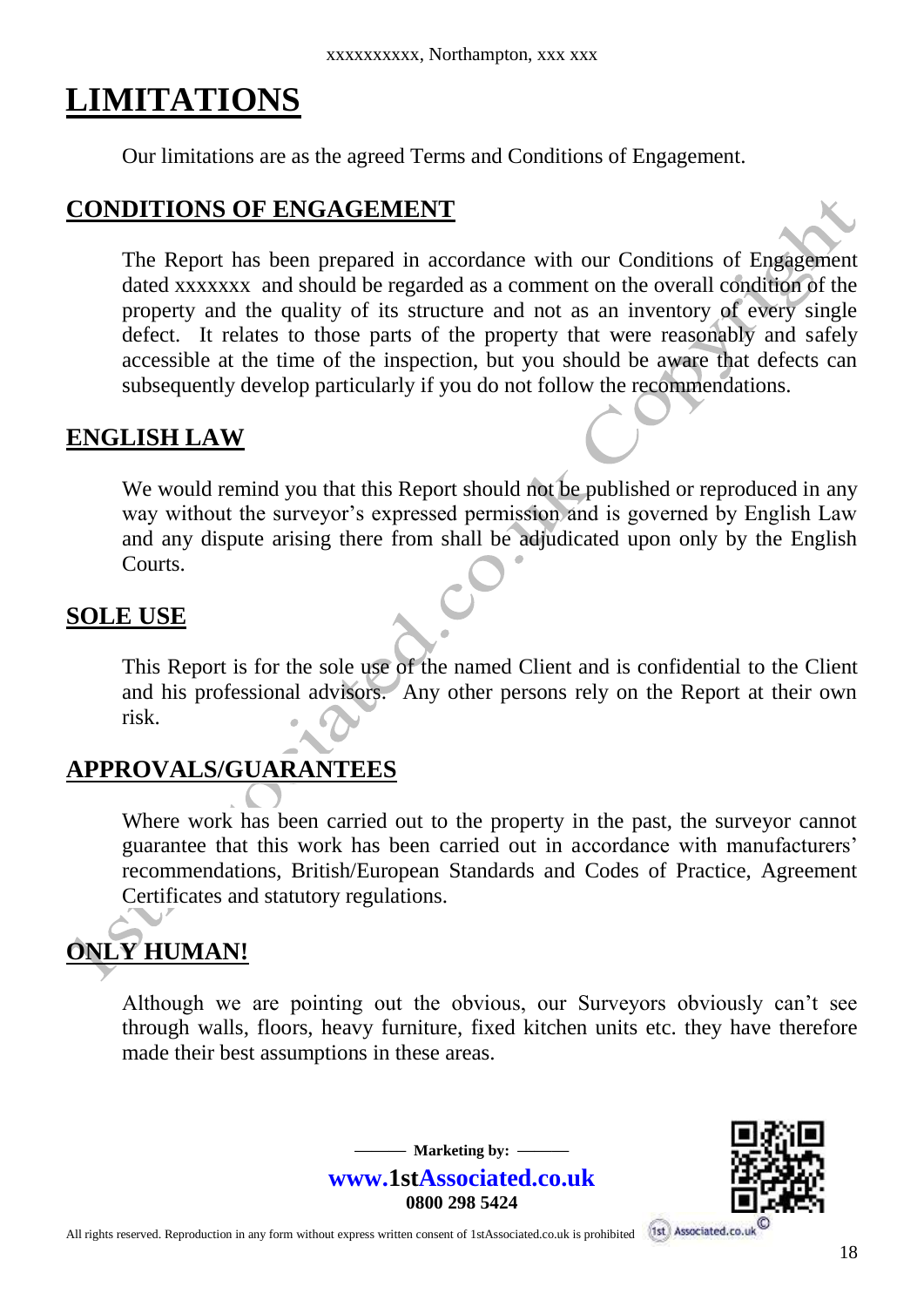As this is a one off inspection, we cannot guarantee that there are no other defects than those mentioned in the Report and also that defects can subsequently develop.

#### **LAYOUT PLAN**

We have used the estate agents floor plan as a guide to the layout of the building. We have not checked it for scale and accuracy.

#### **WEATHER**

It was a warm dry day at the time of the inspection. The weather did not hamper the survey.

In recent times our weather seems to be moving towards the extremities from its usual relatively mid range. Extremes of weather can affect the property.

#### **NOT LOCAL**

It should be noted the surveyors may not be local to this area and are carrying out the work without the benefits of local knowledge on such things as soil conditions, aeroplane flight paths, and common defects in materials used in the area etc.

#### **OCCUPIED PROPERTY**

The property was occupied at the time of our survey, which meant that there were various difficulties when carrying out the survey such as stored items within cupboards, the loft space and obviously day-to-day household goods throughout the property. We have, however, done our best to work around these.

# **JAPANESE KNOTWEED**

We have not inspected for Japanese Knotweed. We would advise that we are finding that some mortgage valuation surveyors are setting valuations at zero on any property with Japanese Knotweed and are reluctant to lend where it is present.

> **ACTION REQUIRED:** You need to carry out your own investigations on this matter before you commit to purchase the property and be aware that it could be in neighbouring properties which you do not have direct control over.



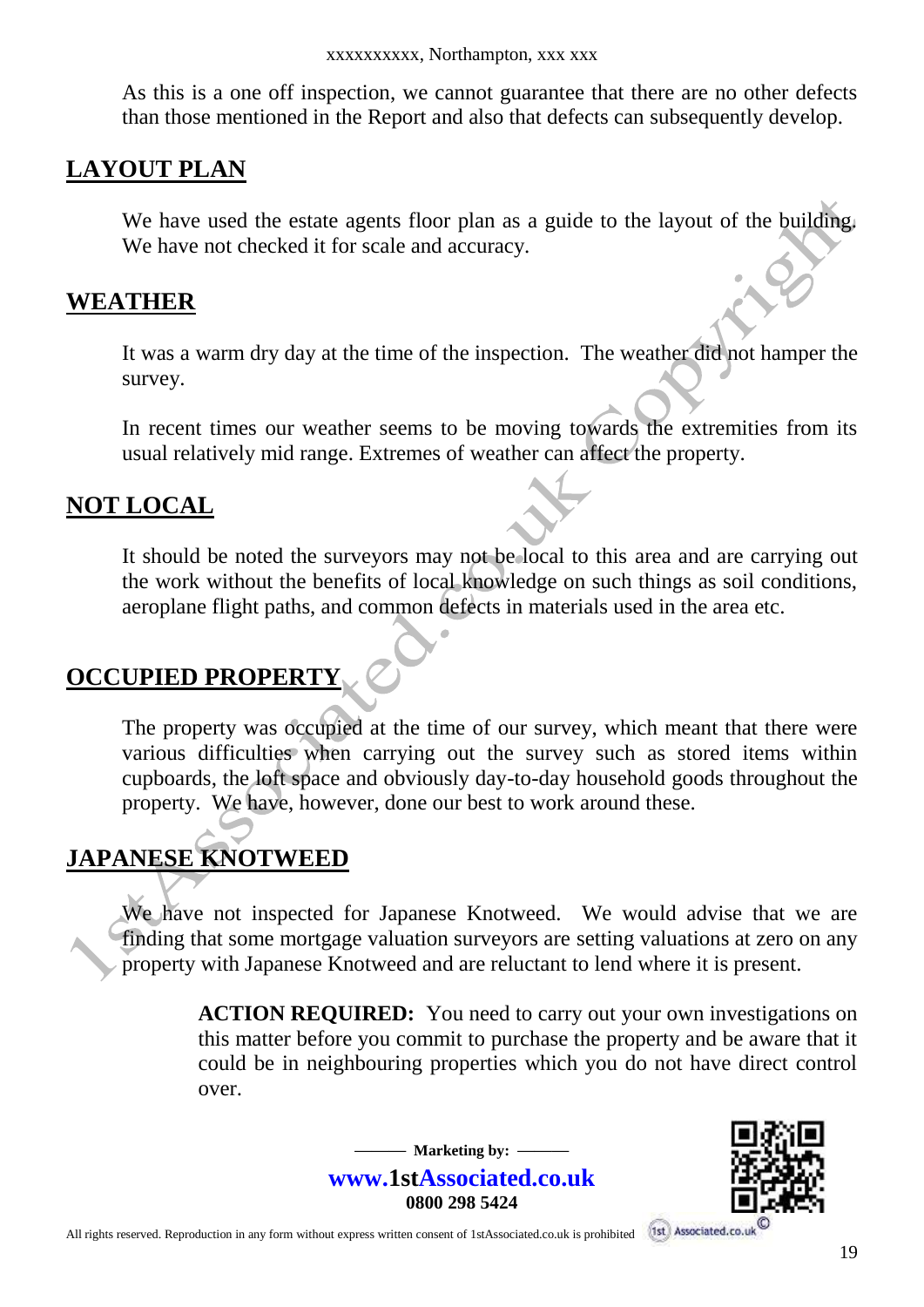#### **INSPECTION LIMITED**

Unfortunately in this instance our inspection has been limited as:

- 1) We did not have a full view of the roof due to the room formed within the roof and the lining.
- 2) We did not open up the walls as we could not see a way of doing this without causing damage.



Area to front lined and full of stored items

- 3) The walls were covered with pictures (the xxxxxxxxxxxxxxx once counted over 300 pictures in the house).
- 1) We did not open up the floor as we could not see a way to do it without causing damage.
- 2) We were unable to see the heating working.

We thank you for taking the time to meet us during the survey.

# **BUILDING INSURANCE**

We do not advise with regard to building insurance. You need to make your own enquiries. Some areas may have a premium, some buildings may have a premium and some insurers may be unwilling to insure at all in certain areas. You need to make your own enquires prior to committing to purchase the property. Please be aware the fact a building is currently insured does not mean it can be re insured.

We would comment that non-insurability of a building we feel will affect value. It is therefore essential to make your own enquiries with regard to insurance before committing to purchase the property and incurring fees.

> $-$  Marketing by:  $$ **www.1stAssociated.co.uk 0800 298 5424**

 **ACTION REQUIRED:** You need to contact an insurance company today to make enquiries with regard to insurance on this property.

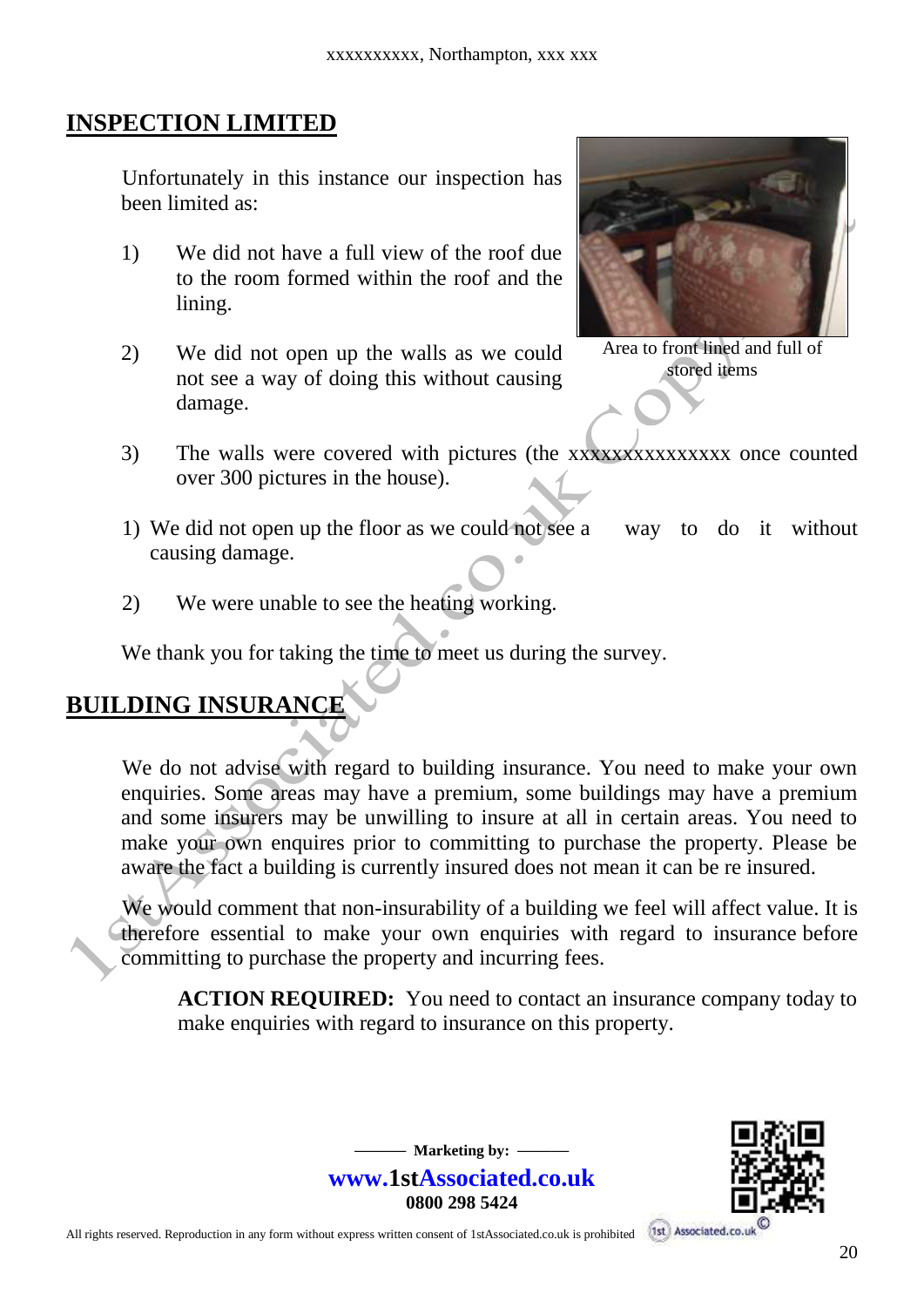#### **TERMS AND CONDITIONS**

Our computer system sends two copies of our Terms and Conditions to the email address given to us when booking the survey; one has the terms attached and the other has links to the Terms and Conditions on our website (for a limited time). If you have not received these please phone your contact immediately.





All rights reserved. Reproduction in any form without express written consent of 1stAssociated.co.uk is prohibited

Is this social control or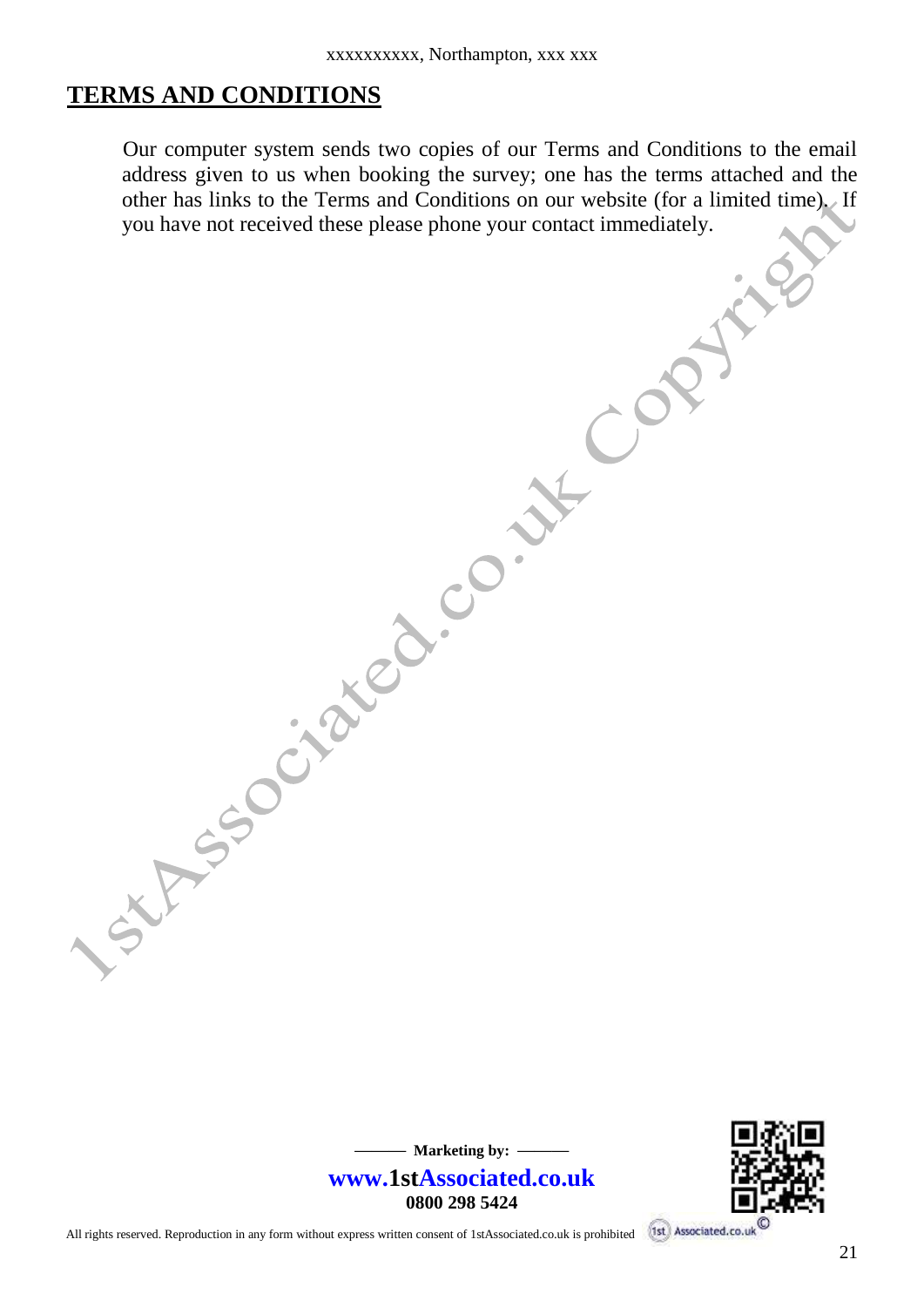# **THE ELECTRICAL REGULATIONS PART P OF THE BUILDING REGULATIONS**

Here is our quick guide to the Regulations, but please take further advice from a qualified and experienced electrician.

From 1st January 2005, people carrying out electrical work in homes and gardens in England and Wales must follow new rules in the building regulations. All significant electrical work carried out in the home will have to be undertaken by a registered installer or be approved and certified by the local authority's building control department. Failure to do so will be a legal offence and could result in a fine. Non-certified work could also put your household insurance policy at risk.

If you can't provide evidence that any electrical installation work complies with the new regulations, you could have problems when it comes to selling the property.

There will be two ways in which to prove compliance:

- 1. A certificate showing the work has been done by a Government-approved electrical installer - NICEIC Electrical Contractor or equivalent trades body.
- 2. A certificate from the local authority saying that the installation has approval under the building regulations.

Homeowners will still be able to do some minor electrical jobs themselves. To help you, we've put together this brief list of dos and don'ts.

#### **Work You Cannot do Yourself**

- Complete new or rewiring jobs.
- Fuse box changes.
- $\bullet$  Adding lighting points to an existing circuit in a 'special location' like the kitchen, bathroom or garden.

 $-$  Marketing by:  $$ **www.1stAssociated.co.uk 0800 298 5424**

- Installing electrical earth connections to pipework and metalwork.
- Adding a new circuit.

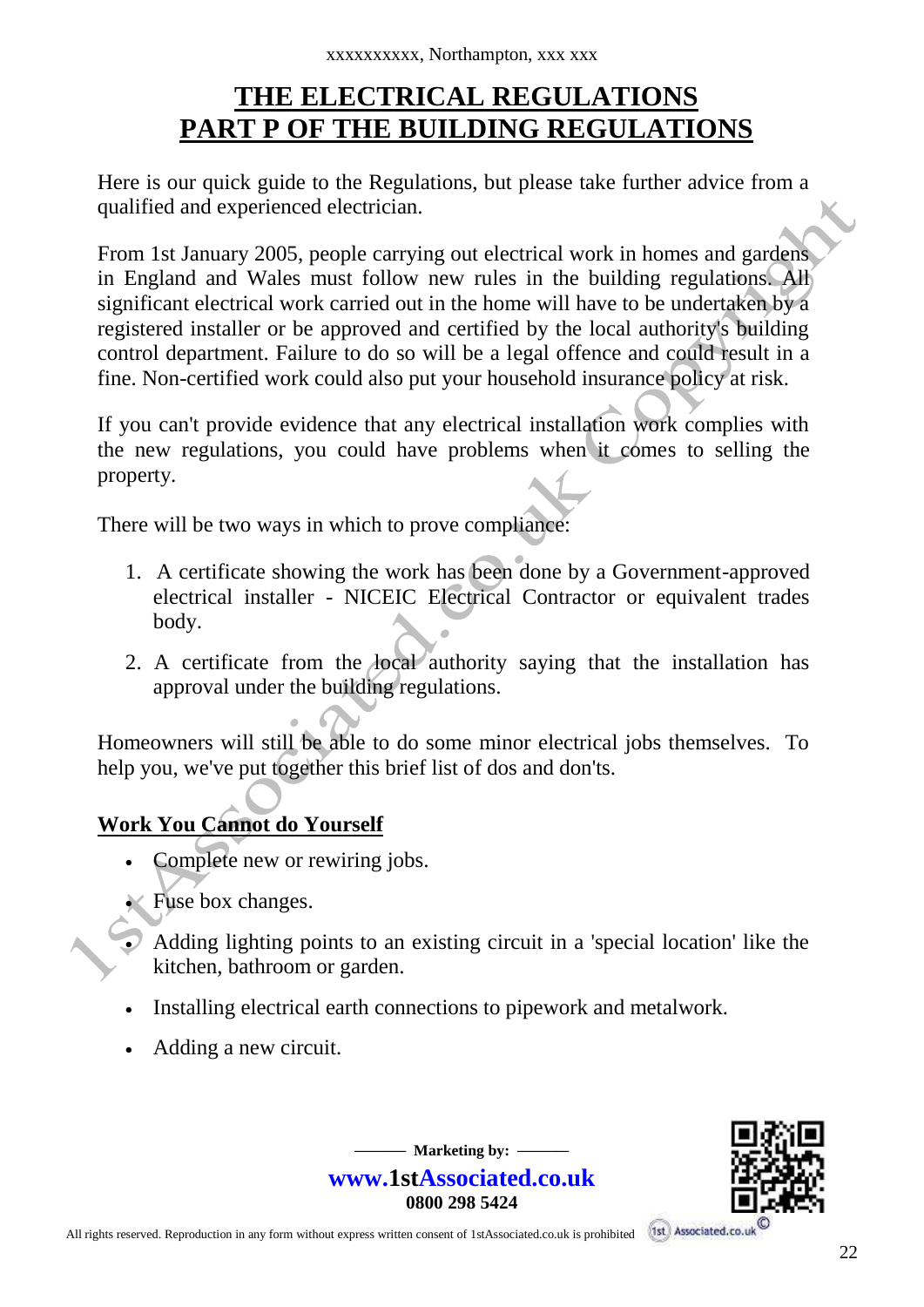# **INFORMATION ON THE PROPERTY MARKET**

We used to include within our reports articles on the property market that we thought would be of interest and informative to you, however we were concerned that in some cases these did not offer the latest information. We have therefore decided to recommend various websites to you, however it is important to realise the vested interest the parties may have and the limits to the information.

#### [www.landreg.org.uk](http://www.landreg.org.uk/)

This records the ownership of interests in registered land in England and Wales and issues a residential property price report quarterly, which is free of charge. The Land Registry is a Government body and records all transactions as far as we are aware, although critics of it would argue that the information is often many months out of date.

#### [www.rics.org.uk](http://www.rics.org.uk/)

The Royal Institution of Chartered Surveyors offer quarterly reports via their members. Although this has been criticised as being subjective and also limited, historically their predictions have been found to be reasonably accurate.

#### [www.halifax.co.uk](http://www.halifax.co.uk/) and [www.nationwide.co.uk](http://www.nationwide.co.uk/)

Surveys have been carried out by these two companies, one now a bank and the other a building society, for many years. Information from these surveys is often carried in the national press. It should be remembered that the surveys only relate to mortgaged properties, of which it is generally considered represents only 75% of the market. It should also be remembered that the national coverage of the two companies differs and that they may be offering various incentives on different mortgages, which may taint the quality of information offered. That said they do try to adjust for this, the success or otherwise of this is hard to establish.

#### www.hometrack.co.uk

This gives information with regard to house sale and purchase prices.

 $-$  Marketing by:  $$ **www.1stAssociated.co.uk 0800 298 5424**